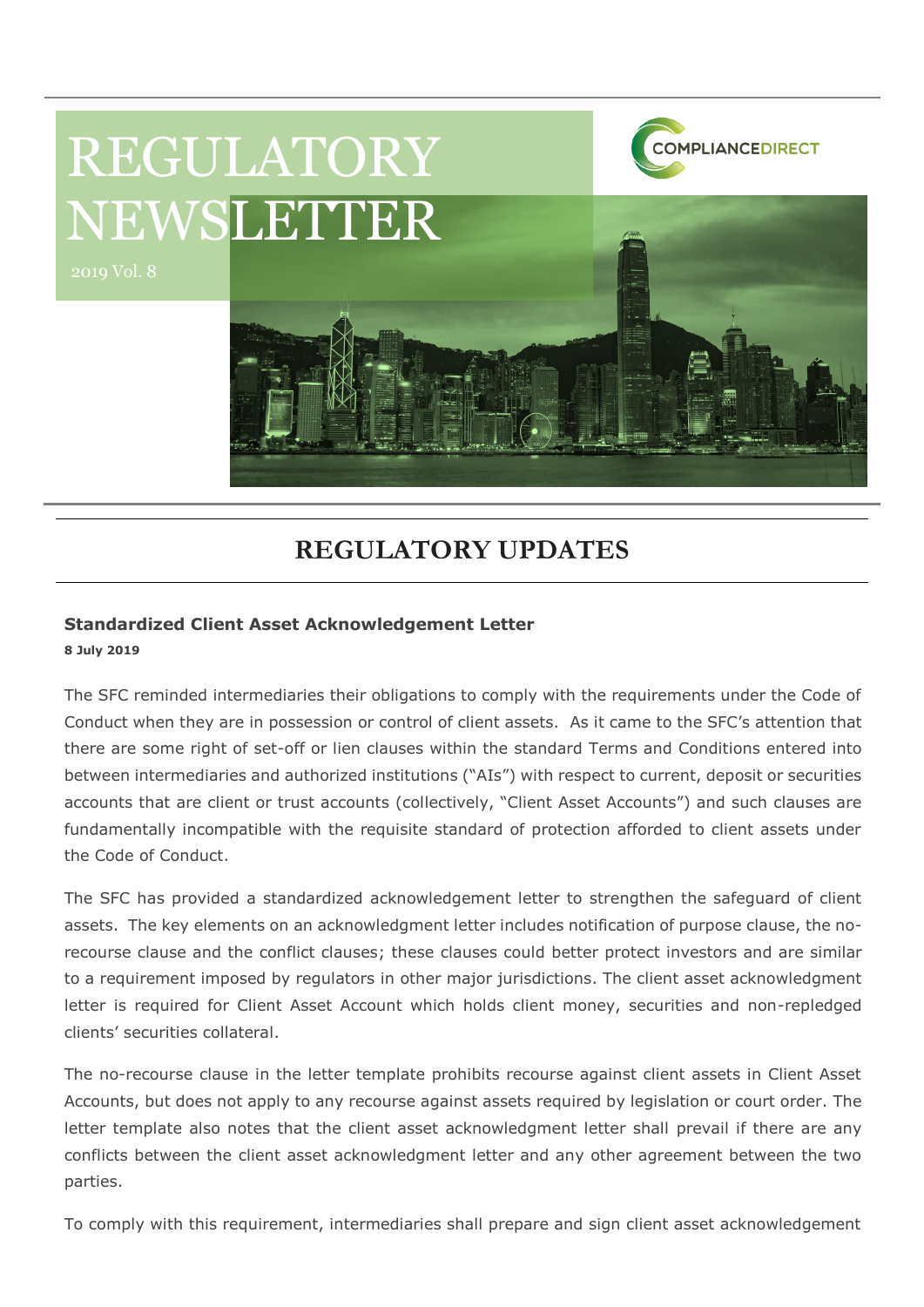letters in accordance with the letter template, and then obtain countersignatures from the appropriate AI. The SFC expects the implementation to be all in place by 31 July 2020.

Letter in pdf version: https://www.sfc.hk/edistributionWeb/gateway/EN/circular/intermediaries/supervision/openAppendix? refNo=19EC48&appendix=0



## **Data Standards for Order Life Cycles 31 July 2019**

The SFC sets out the Data Standards for Order Life Cycle, which sets the minimum content and presentation format of trading- related data to be submitted by licensed securities brokers to the SFC upon request. For now, only equities listed on the Stock Exchange of Hong Kong Limited ("SEHK") will be considered "In Scope Products" and **only brokers whose trading turnover in SEHK- listed equities in a calendar year reaches or exceeds 2% of that years' total market reading volume will be consider "In-Scope Broker"**. The In-Scope brokers are expected to comply with the Data Standards by the end of October 2020.

Receiving data efficiently is very important for the SFC in order for them to carry out its functions and especially when using data analytics tool to detect irregular activates. With the use of data analytics during inspection, the SFC will be able to detect deficiencies and instances of non-compliance with the regulations which would otherwise be undetected. Moreover, brokers tends to take a long time to gather information required by the SFC. Most importantly, the current system is very time consuming, since the data received by the SFC had to be manually validated.

The Data Standards requires specific material terms to be recorded in an order, which includes price, quantity, side, type, capacity, client identification, algorithmic order instructions and aggregation information. Since the Data Standards are very technical, and the structures and systems can be very different by different brokers, the SFC referred to Financial Information Exchange Protocol ("FIX") to leverage on commonly- used definition.

If you need any further guidance, please contact sfcdatastandards isd@sfc.hk or any of our consultants.

**[View Circular](https://www.sfc.hk/edistributionWeb/gateway/EN/circular/intermediaries/supervision/doc?refNo=19EC50)**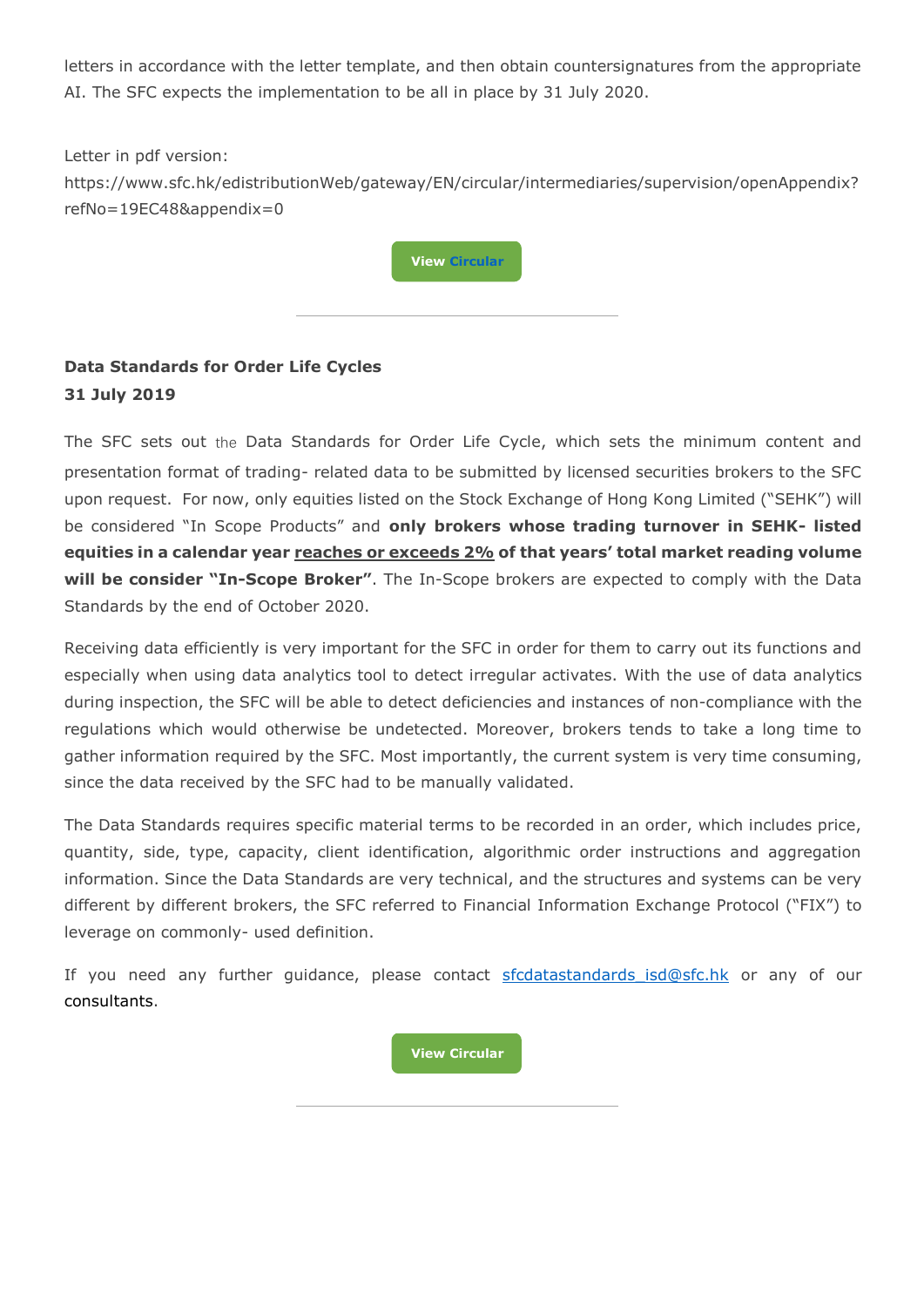# **ENFORCEMENT NEWS**

### **Glory Sun Securities Limited got fined \$1.2 million and suspends current and former Ros for 6 months**

The SFC fined Glory Sun Securities Limited ("Glory Sun") and suspended Glory Sun's RO, Ms. Eva Wong and former RO, Mr. Alfred Lam Wai Kwong for failing to diligently supervise its account effectives, implement effective controls to ensure short selling requirement.

This disciplinary action is based where a Glory Sun account executive was convicted by the court for illegal short selling in Coslight Technology International Group ("Coslight"). At that time, Glory Sun had two trading systems, one which checked a client's stock balance before a sell order was placed to Stock Exchange of Hong Kong Limited. The second one known as Speed Station, through which the sell orders in Coslight shares were placed by the account executive for his personal trading account did not have such function.

Glory Sun claimed the reviews of the trading activities of its account executives by Wong and Lam, but no record of such reviews was found. The review was ineffective in preventing short selling because they are mostly done on a day-end base.

The SFC concluded that Glory Sun, Wong and Lam are in breach of the Code of Conduct base on, the account executive's illegal activities were undetected until the SFC informed Glory Sun, Glory Sun was ceases to permit to use the Speed Station for executives to execute orders since July 2018, and a deterrent message needs to be sent to the market that failures to adequately supervise and implement effective controls will not be tolerated.

**[View News](https://www.sfc.hk/edistributionWeb/gateway/EN/news-and-announcements/news/enforcement-news/doc?refNo=19PR65)**

#### **Lee's Securities Company Limited was fined \$ 520,000 for failing internal control**

The SFC reprimands and fines Lee's Securities Company Limited for failed in segregation of duties and handling client securities. During the investigation, it was found that Lee's Securities failed to segregate key duties from front and back office. The company also failed to implement adequate procedures for the transfer and withdrawal of client securities.

During the 2010 inspection, it was already found that there was inadequate segregation of front and back office duties, where account executives handled client orders and performed back office duties which include verification of trade details in clients' daily statements before their onward dispatch to clients.

The SFC told into account that Lee's Securities failed to have client's written instruction for handling their account for 9 years, to find remedial measures to segregation obligations which had first been